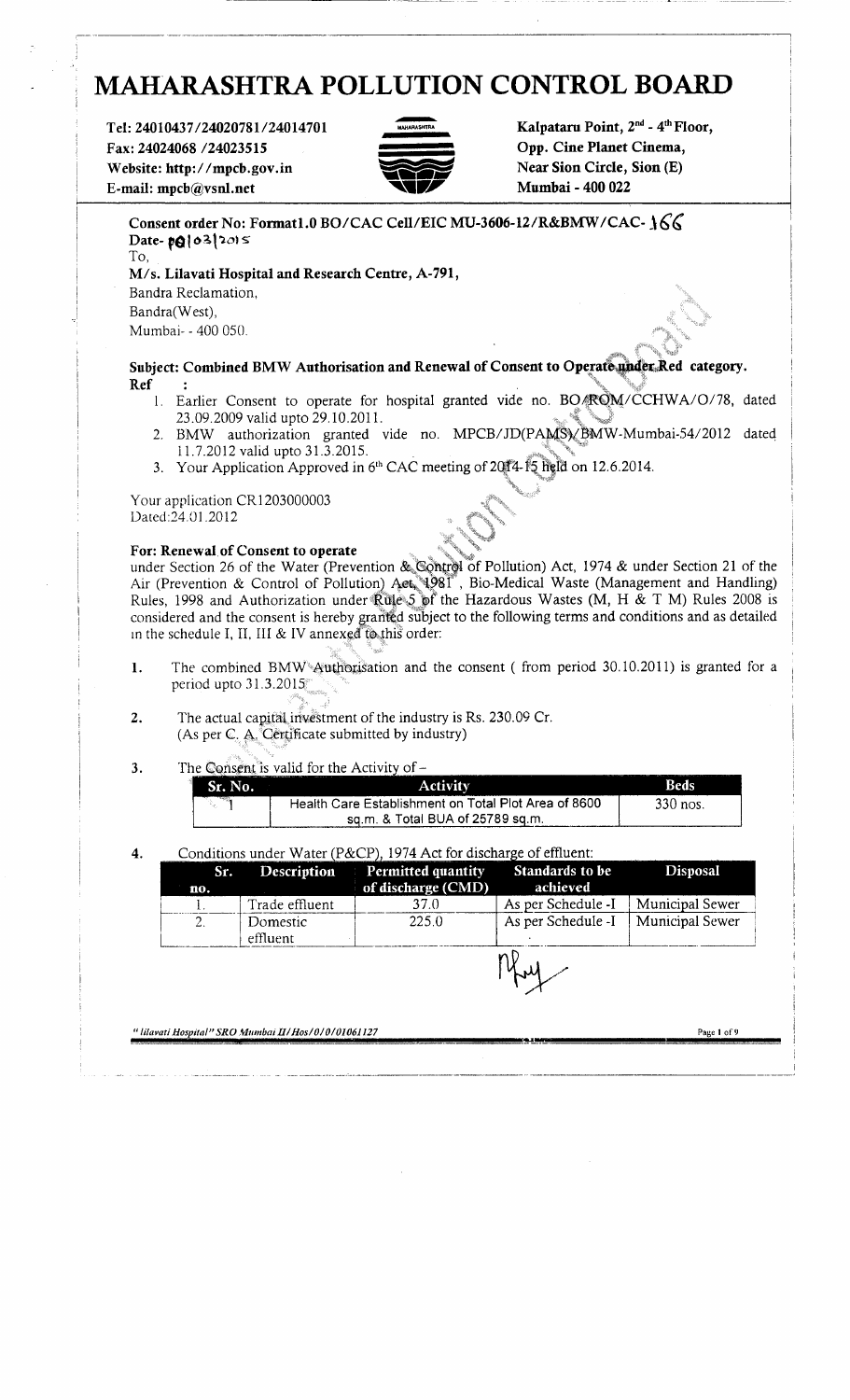#### **5. Conditions under Air (P& CP) Act, 1981 for air emissions:**

|     | Constitution where the term of first, it of the differential |       |                          |
|-----|--------------------------------------------------------------|-------|--------------------------|
|     | Sr. Description of stack / Number of Stack                   |       | Standards to be achieved |
| no. | source                                                       |       |                          |
|     | Boiler                                                       | l no. | As per Schedule - II     |
|     | Boiler                                                       | l no. | As per Schedule - II     |
| 3.  | D.G. Set                                                     | 1 no. | As per Schedule - II     |
| 4.  | D.G. Set                                                     | 1 no. | As per Schedule - II     |
|     | D.G. Set                                                     | l no. | As per Schedule - II     |

**6. Conditions under Hazardous Waste (M, H & T M) Rules, 2008 for treatment and disposal of hazardous waste:**

| Sr. No. | Type of Waste | <b>Category</b> | <b>Ouantity</b>  | <b>UOM</b> | <b>Disposal</b> |  |
|---------|---------------|-----------------|------------------|------------|-----------------|--|
|         | ETP sludge    | 34.3            | As per<br>actual | MT/month   | CHWTSDF         |  |

| Non-Hazardous Solid Wastes: |                                      |                  |            |           |                 |
|-----------------------------|--------------------------------------|------------------|------------|-----------|-----------------|
| Sr. No.                     | Type of Waste                        | Quantity         | <b>UOM</b> | Treatment | <b>Disposal</b> |
|                             | Boiler Ash                           | As per<br>Actual | MT/hr      |           | WTSDF           |
|                             | Sludge from waste water<br>treatment | 34.3             | MT/year    |           | CHWTSDF         |

8. This Board reserves the right to review, amend, suspend, revoke etc. this consent and the same shall be binding on the industry.

9. This consent should not be construed as exemption from obtaining necessary NOC/permission from any other Government agencies.

**10.** This combined consent and authorization is issued with overriding effect over previous BMW **authorization granted vide no. MPCB/JD(PAM\$)/BMW-Mumbai-54/2012 dated 11.7.2012 valid upto 31.3.2015.**

**11.** If the BUA exceeds more than 20,000 sq.ni<sup>k</sup> and if the hospital is commissioned after 14.9.2006, the project proponent shall comply EIA retilication 14.9.2006.

12. HCE authority shall install STP for treatment of sewage generated from Hospital, within **period of six months and submit BG of Rs. 2 lakh towards compliance of the same.**

13. You shall submit compliance of bank guarantee conditions every six months to Regional Officer, Mumbai for verification purpose.

14. The hospital authority shall submit a undertaking regarding non-applicability of EC,RRZ, CRZ and shall provide details of existing BUA and total no. of beds.

**15.** HCE authority shall submit water budget calculation in Board's prescribed format alongwith latest three bills within one'month of date of issue of consent.

> **For and on behalf of the Maharashtra Pollution Control Board**

**(Dr. P. Anbalagan, IAS) Member Secretary**

Received Consent fee of-

| Sr. No.                                                                                          | Amount (`) | DD. No. | Date       | Drawn On      |  |  |  |
|--------------------------------------------------------------------------------------------------|------------|---------|------------|---------------|--|--|--|
|                                                                                                  | 60,000/    | 333309  | 09.11.2011 | Saraswat Bank |  |  |  |
|                                                                                                  | $3.000/-$  | 333334  | 25.11.2011 | Saraswat Bank |  |  |  |
|                                                                                                  | 18,23,800/ | 019249  | 05.03.2013 | Union Bank    |  |  |  |
| Balance consent fees of Rs. 441138.3/- with the Board shall be considered during next renewal of |            |         |            |               |  |  |  |

combined consent and authorization. Copy to:

1. Regional Qfficer - MPCB ,Mumbai and Sub -Regional Officer -Mumbai-II, MPCB, They are directed to ensure the compliance of the consent conditions.

2. Chief Accounts Officer, MPCB, Mumbai.

3. CC/CAC desk- for record & website updation purposes.

**"** *lilavati Hospital" SRO Mumbai H/Hos/0/0/01061127* **Page 2 of 9**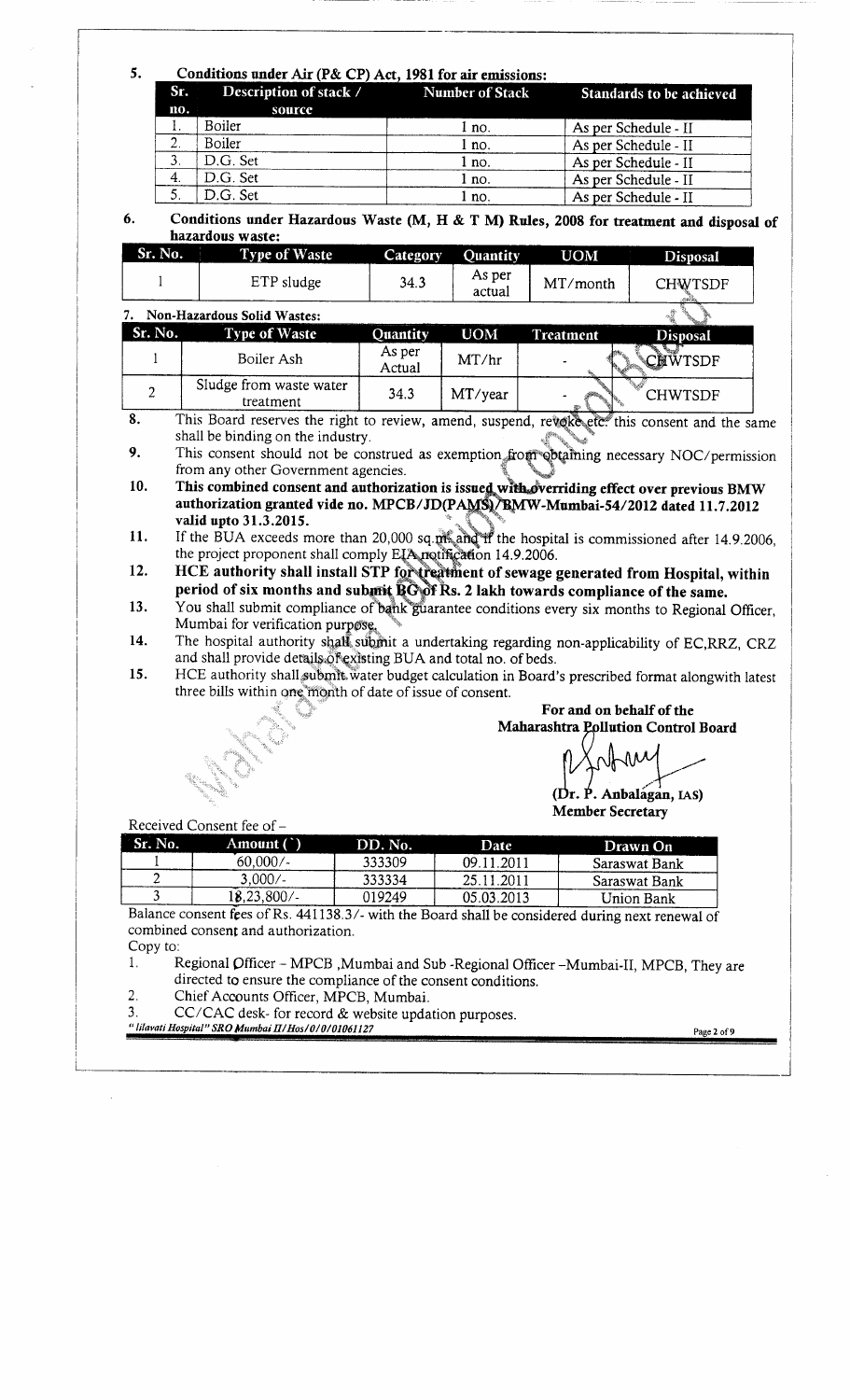#### **Schedule-I**

# **I) Terms & Conditions for compliance of Water Pollution Control**

1) A] As per your application, you have provided the Effluent Treatment Plant (ETP) with the design capacity of 50 CMD.

B] The Applicant shall operate the effluent treatment plant (ETP) to treat the trade effluent so as to achieve the following standards prescribed by the Board or under EP Act, 1986 and Rules made there under from time to time, whichever is stringent.

| Sr.<br>No. | <b>Parameters</b>      | <b>Standards prescribed by Board</b>          |
|------------|------------------------|-----------------------------------------------|
|            |                        | Limiting Concentration in mg/l, except for pH |
| 01         | pH                     | $5.5 - 9.0$                                   |
| 02         | Oil & Grease           | 10                                            |
| 03         | BOD (3 days 27oC)      | 100                                           |
| 04         | Sulphate               | 1000                                          |
| 05         | Suspended Solids       | 100                                           |
| 06         | COD                    | 250                                           |
| 07         | Chloride               |                                               |
| 08         | Total Dissolved Solids | 2100                                          |

C] The treated effluent shall be disposed into *tyunicipal* Sewer after disinfection.

2) HCE authority shall install STP for treatment of sewage generated from Hospital, within period of six months and submit BG of Rs. 2 hard towards compliance of the same.

- 3) The Board reserves its rights to review **plans, specifications** or other data relating to plant setup for the treatment of waterworks for the purification thereof  $\&$  the system for the disposal of sewage or trade effluent of in connection with the grant of any consent conditions. The Applicant shall obtain prior consent of the Board to take steps to establish the unit or establish any treatment and disposal system or an extension or addition thereto.
- 4) The industry shall ensure replacement of pollution control system or its parts after expiry of its expected life as defined by manufacturer so as to ensure the compliance of standards and safety of the operation thereof.
- 5) The Applicant shall provide Specific Water Pollution control system as per the conditions of EP Act, 1986 and rule made there under from time to time/ Environmental Clearance / CREP guidelines if applicable.
- **ID Conditions under Water (Prevention & Control of Pollution) CESS Act. 1977 as amended**

The Applicant shall comply with the provisions of the Water (Prevention & Control of Pollution) Cess Act, 1977 and as amended, by installing water meters, filing water cess returns in Form-I and other provisions as contained in the said act.

| Sr.<br>No. | Purpose for water consumed                                                                              | <b>Water Consumption quantity CMD</b> |
|------------|---------------------------------------------------------------------------------------------------------|---------------------------------------|
|            | Industrial Cooling, boiler feed etc.,                                                                   | 50.0                                  |
| 2.         | Domestic purpose                                                                                        | 250.0                                 |
| 3.         | Processing whereby water gets polluted $\&$<br>pollutants are easily biodegradable                      |                                       |
| 4.         | Processing whereby water gets polluted $\&$<br>pollutants are not easily biodegradable and<br>are toxic |                                       |
|            | "Iilavati Hospital" SRO Mumbai II/Hos/0/0/01061127                                                      | Page 3 of 9                           |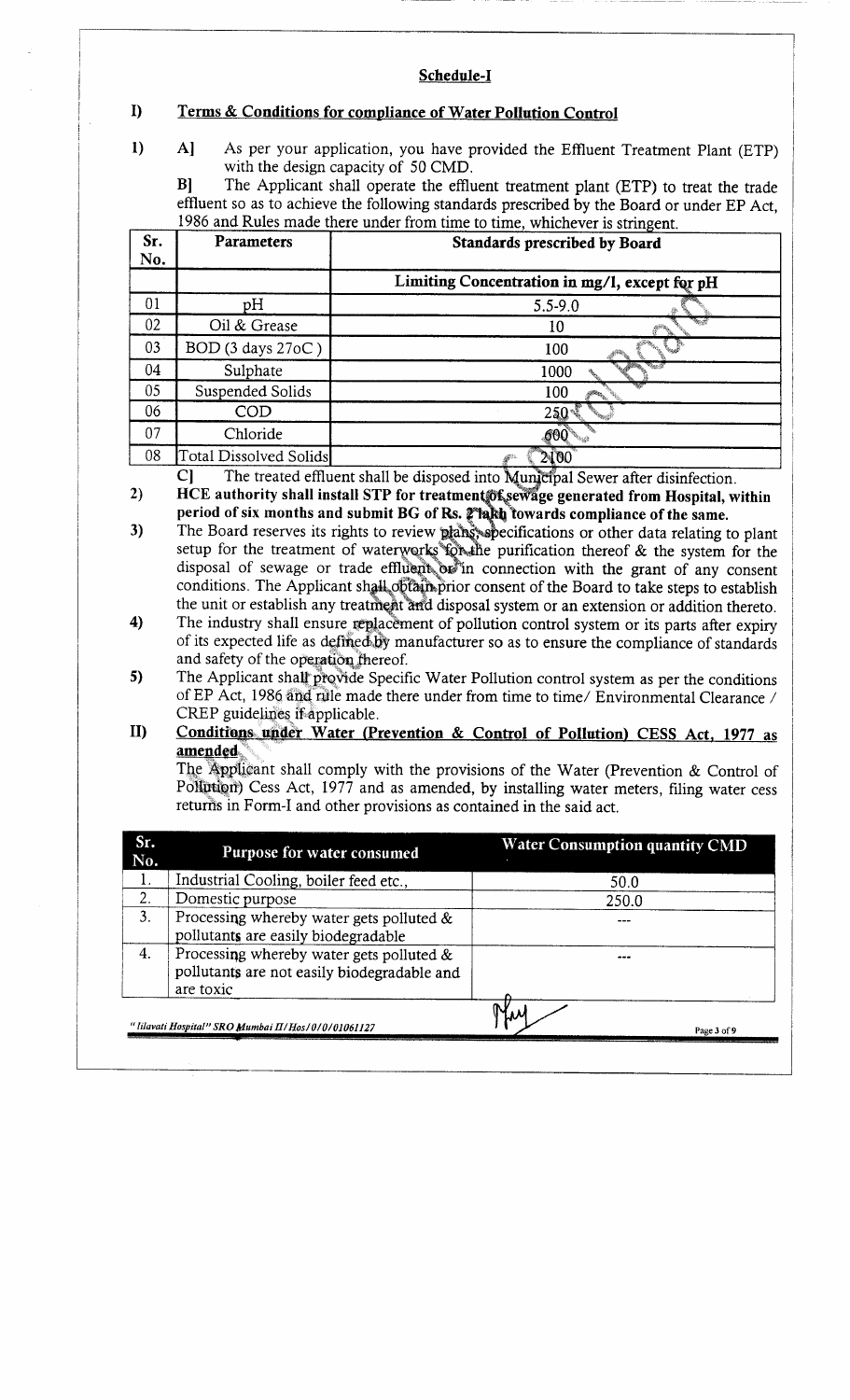#### **Schedule-II**

#### **Terms & conditions for compliance of Air Pollution Control**

1. As per your application, you have provided the Air pollution control (APC) system and also erected following stack (s) to observe the following fuel pattern-

| Sr.<br>No.     | <b>Stack Attached to</b>      | Height in<br>meter                   | Type of<br>Fuel  | Quantity           | <b>UoM</b> | $S\sqrt[9]{\cdot}$          | SO <sub>2</sub><br>Kg/<br>Day |
|----------------|-------------------------------|--------------------------------------|------------------|--------------------|------------|-----------------------------|-------------------------------|
| 1              | Boiler<br>$600 \text{ kg/hr}$ | 54.0                                 | <b>PNG</b>       | 150 M <sup>3</sup> | MT/day     | $\mathcal{D}_{\mathcal{A}}$ |                               |
| $\overline{2}$ | Boiler<br>$600 \text{ kg/hr}$ | 54.0                                 | <b>PNG</b>       |                    |            |                             |                               |
| 3              | D.G. Set<br>$(250$ KVA)       | 3.0 Above<br>the roof of<br>building | <b>HSD</b>       |                    |            |                             |                               |
| 4              | D.G. Set<br>$(750$ KVA)       | 3.0 Above<br>the roof of<br>building | <b>HSD</b>       |                    | lit/day.   |                             | 1.9                           |
| 5              | D.G. Set<br>$(1500$ KVA)      | 3.0 Above<br>the roof of<br>building | <b>HSD</b><br>۰, |                    |            |                             |                               |

2. The applicant shall operate and maintain above mentioned air pollution control system, so as to achieve the level of pollutants to the following standards:

Particulate matter Not to exceed 150 mg/Nm<sup>3</sup>

- 3. The Applicant shall obtain necessary prior permission for providing additional control equipment with necessary specifications and operation thereof or alteration or replacement/alteration well before its life come to an end or erection of new pollution control equipment.
- 4. The Board reserves its rights to vary all or any of the condition in the consent, if due to any technological improvement or otherwise such variation (including the change of any control equipment, other in whole or in part is necessary).

**"** *lilavati Hospital" SRO Mumbai H/Hos/0/0/01061127* **Page 4 of 9**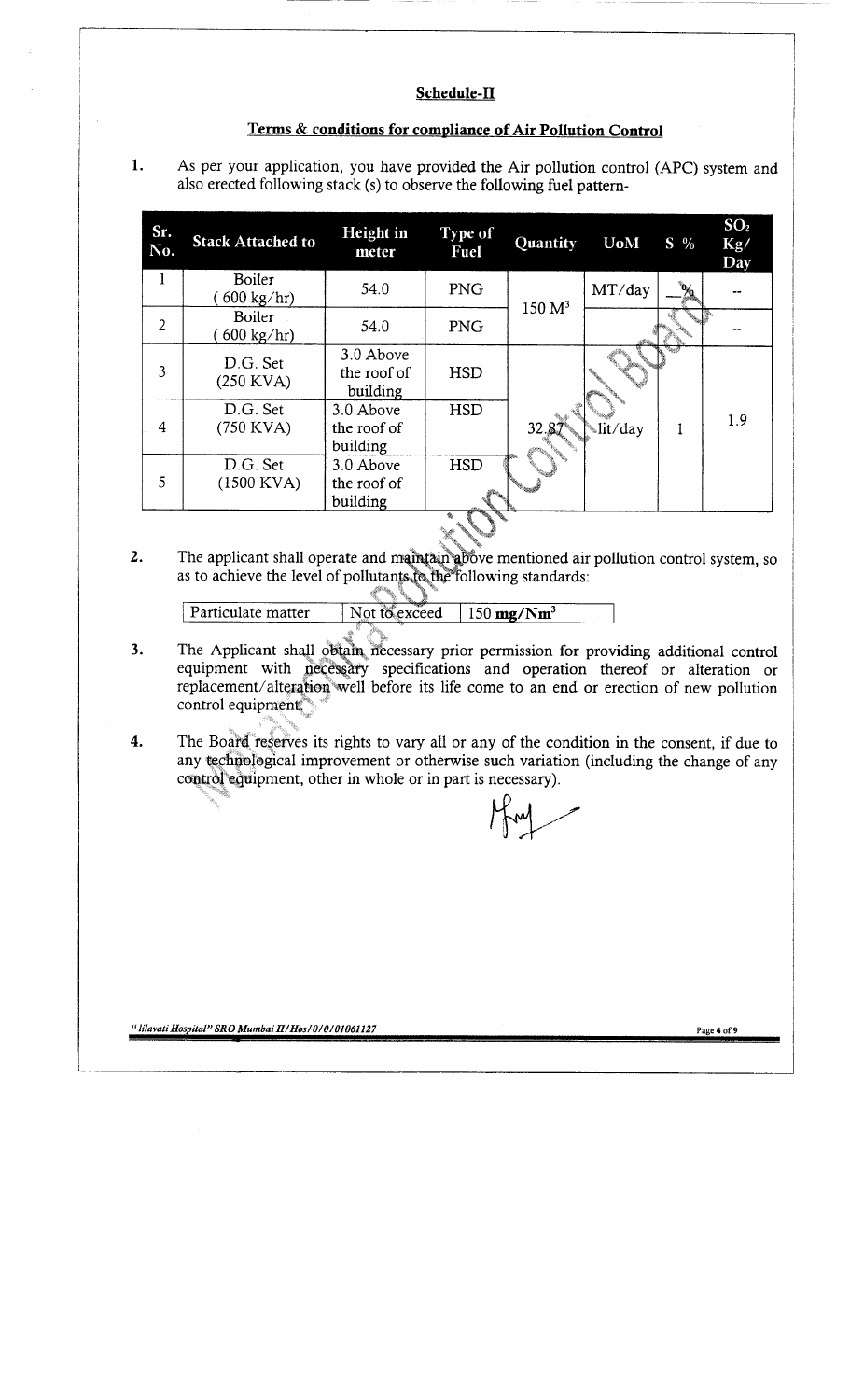# Schedule-III **Details of Bank Guarantees**

| Sr.<br>No.     | <b>Consent</b>                         | Amt of BG<br><b>Imposed</b><br>Rs. | <b>Sumission</b><br>Period ** | <b>Purpose of BG</b>                                                                                                                                                                 | Compliance<br>Period                                                 | Validity<br>Date ++ |
|----------------|----------------------------------------|------------------------------------|-------------------------------|--------------------------------------------------------------------------------------------------------------------------------------------------------------------------------------|----------------------------------------------------------------------|---------------------|
| 1              |                                        | 50,000                             |                               | To Maintain records of<br>BMW generation,<br>transportation,<br>treatment & disposal<br>and To submit Annual<br>Report* in Form -II<br>before 31 <sup>st</sup> January<br>every year | Continuous                                                           |                     |
| $\overline{2}$ | Combined<br>Consent &<br>Authorization | 1,00,000                           |                               | To Segregate and<br>Handle BMW as per<br>color code etc.                                                                                                                             | <b>Continuous</b>                                                    |                     |
| $\mathbf{3}$   | $(CCA)$ to<br>Operate                  | 1,00,000                           |                               | Operation and<br>Maintenance of ETP to Continuous<br>achieve prescribed s<br>discharge standards                                                                                     |                                                                      |                     |
| 4              |                                        | 2,00,000                           |                               | To provide/install STP<br>within period of six<br>months.                                                                                                                            | <b>Six</b><br>months<br>from<br>date<br>of<br>issue<br>of<br>consent |                     |

**\*\* The above Bank Guarantee(s) shall be submitted by the applicant at the respective Regional Office within 15 days of the date of issue of Combined Consent and Authorization (CCA).**

**++ The Bank Guarantee(s) shall be valfd,for a period upto: Validity of CCA + 4 months**

*' lilavati Hospital" SRO Mumbai HI Host 0/0101061127* Page 5 of 9

ANG PARTICULAR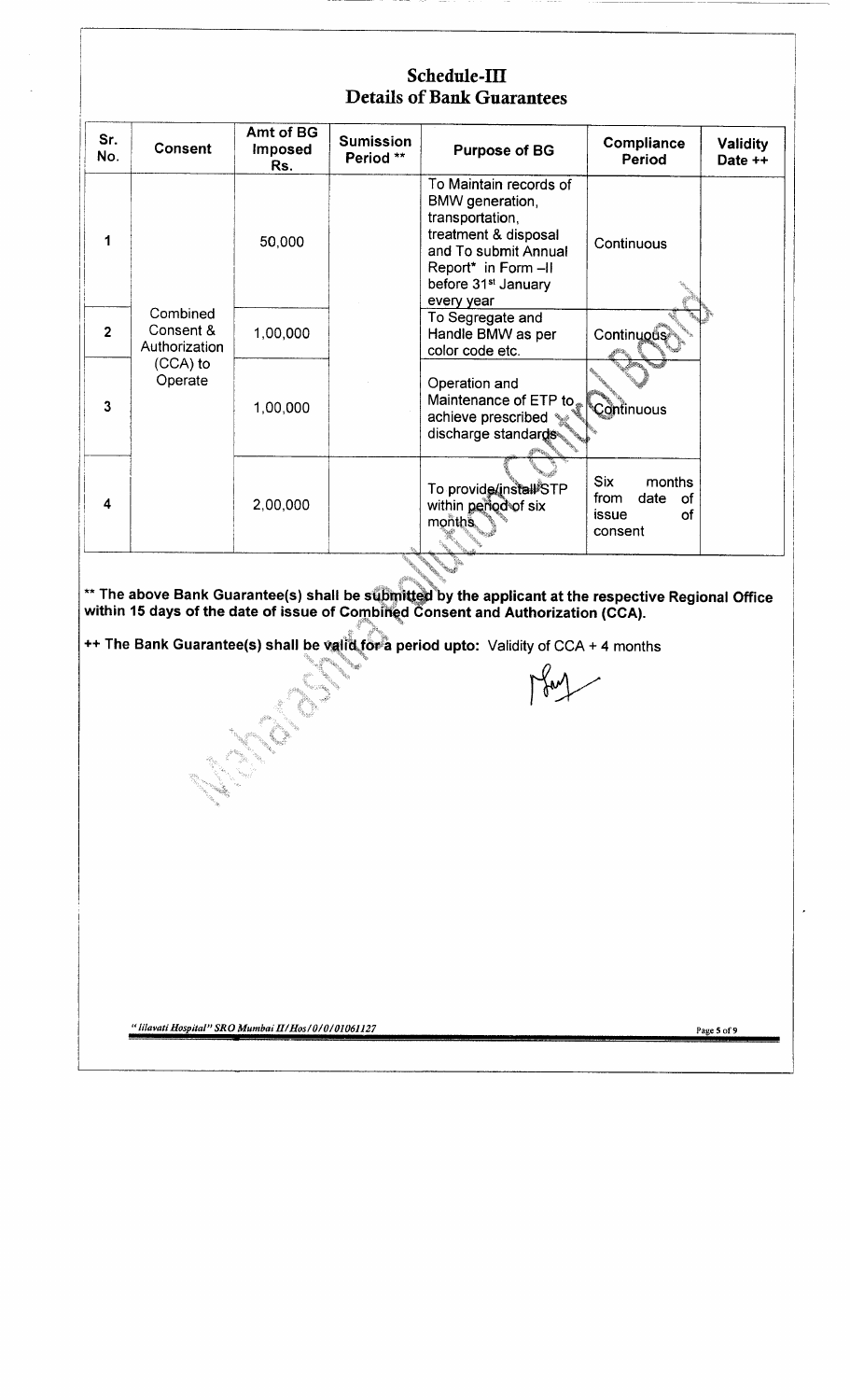### **Schedule-IV**

#### **I) Terms & Conditions for compliance of Biomedical Waste Management**

- 1. The "authorized Person" Administrator, M/s. Lilavati hospital and Research Centre, Bandra, Mumbai shall comply with the provisions of the Environment (Protection) Act, 1986, and the Rules made there under.
- 2. The combined consent is granted for generation and disposal of Bio-Medical Waste (BMW) in waste categories and quantities listed here in below:

| Sr.            | Category | Description         | Quantity  | Segregation  |                                        |
|----------------|----------|---------------------|-----------|--------------|----------------------------------------|
| No.            |          |                     | to<br>not | Color coding | Treatment & Disposal                   |
|                |          |                     | exceed    |              |                                        |
|                |          |                     | (Kg/M)    |              |                                        |
| 1              | Cat-1    | Human               | 3000      | Yellow       | Incineration                           |
|                |          | Anatomical          |           |              |                                        |
|                |          | waste               |           |              |                                        |
| $\overline{2}$ | $Cat-3$  | Microbiology &      | 2000      | Yellow       | Incineration                           |
|                |          | Biotechnology       |           |              |                                        |
|                |          | Waste               |           |              |                                        |
| 3              | $Cat-4$  | <b>Waste Sharps</b> | 4500      | Blue         | white <i>Disinfection</i><br>(chemical |
|                |          |                     |           | translucent  | mutilation /<br>treatment)and          |
|                |          |                     |           |              | shredding                              |
| 4              | Cat-5    | <b>Discarded</b>    | 1000      | ŕellow       | Incineration                           |
|                |          | Medicines and       |           |              |                                        |
|                |          | Cytotoxic           |           |              |                                        |
|                |          | drugs               |           |              |                                        |
| 5              | Cat-6    | Soiled Waste        |           | Yellow       | Incineration                           |
|                |          |                     |           |              |                                        |
|                |          |                     |           |              |                                        |
| 4              | Cat-7    | Solid Waste         | 1000      | Red.         | Disinfection<br>(chemical              |
|                |          |                     |           |              | autoclaving<br>treatment)              |
|                |          |                     |           |              | and mutilation / shredding             |
|                |          |                     |           |              |                                        |

No onsite treatment of BMW is permitted. The above mentioned Bio medical Waste shall be sent to Common BMW Treatment & Disposal facility authorized by MPCB .i.e. M/s. SMS Envoclean Pvt. Ltd., Deonar, Mumbai

- 3. (i) BMW'shall not be mixed with other wastes or reused or sold in any form.
	- (ii) BMW shall be segregated into containers / bags at the point of generation in accordance with Schedule-ll prior to storage, treatment and disposal. The containers shall be labeled according to Schedule III of BMW Rules 1998.
	- (iii) If a container containing BMW is to be transported from the premises where BMW is generated to any waste treatment facility outside the premises, the container shall, apart from the Label prescribed in Schedule III, also carry information prescribed in Schedule IV and shell be transported by authorized Transporter only.

*'lilavati Hospital" SRO Mumbai n/Hos/O/O/01061127* Page 6 of 9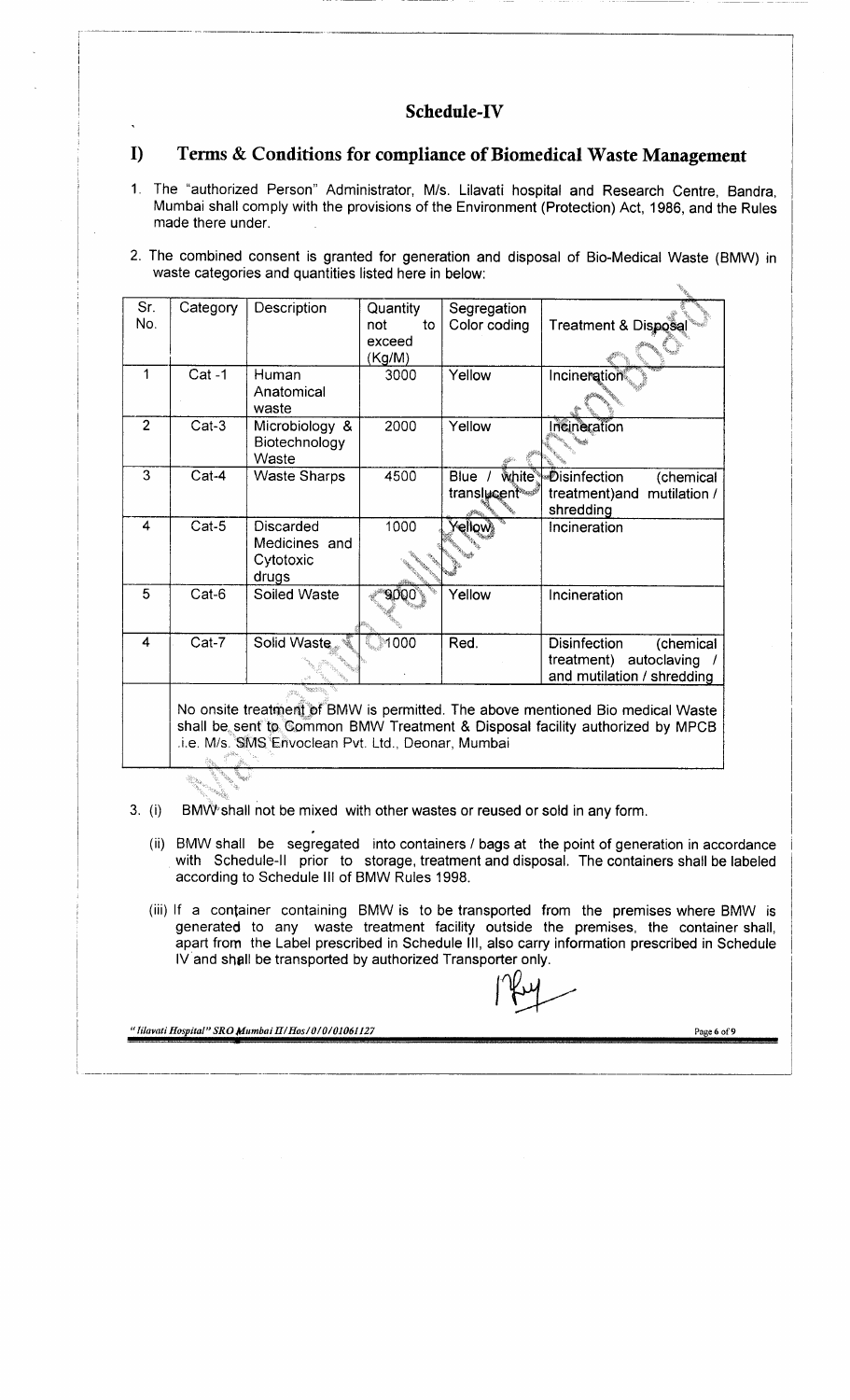- (iv) Notwithstanding anything contained in the Motor Vehicles Act, 1988 or Rules there under, BMW shall be transported only in such vehicle as may be authorized for the purpose by the competent authority as specified by the Government.
- (v) No untreated BMW shall be kept stored beyond a period of 48 hours.
- (vi) Necessary protective gear for the waste handlers shall be provided by the hospital Authority.
- (vii) You shall ensure proper collection of mercury spillage arising mainly due to breakage of thermometers pressure gauges (Sphygmomanometers) other equipments used in health care facilities (HCFs) as well as its storage in accordance with the Hazardous waste (Management & Handling) Rules (presently these Rules has to be read as 'Hazardous Waste (Management & Handling and Trans boundary Movement) Rules, 2008) and retyrning it to the instrument manufacturers apart from necessary taking steps to ensure that the spilled mercury does not become a part of bio-medical or other solid wastes generated from the HCFs.
- (viii) Authorized person shall obtain prior permission from MPCB for generation & disposal, if Bio-Medical waste quantity of category specified exceed the limits authorized at condition No. 4. Above
- 4. (i) You shall submit an Annual Report to the prescribed authority in Form-ll by 31st January every year including information about the categories and quantities of BMW handled during the preceding year.
- ii) You shall maintain records related to the generation, collection, reception, storage, transportation, treatment, disposal and/or any form of handling of BMW in accordance with these Rules and any guidelines issued.
- (iii) All records shall be subject to inspection and, verification by the prescribed authority at any time.
- 5. When any accident occurs at any institution or facility or any other site where BMW is handled or during transportation of such waste, the authorized person shall report the accident in Form III to the prescribed authority forthwith.
- 6. You shall submit valid registration copy of Bombay Nursing Home Act to Board.

7. The Occupier will obey all the lawful instructions issued by the Board Officers from time to time.

" *lilavati Hospital" SRO Mumbai H/Hos/0/0/01061127* Page 7 of 9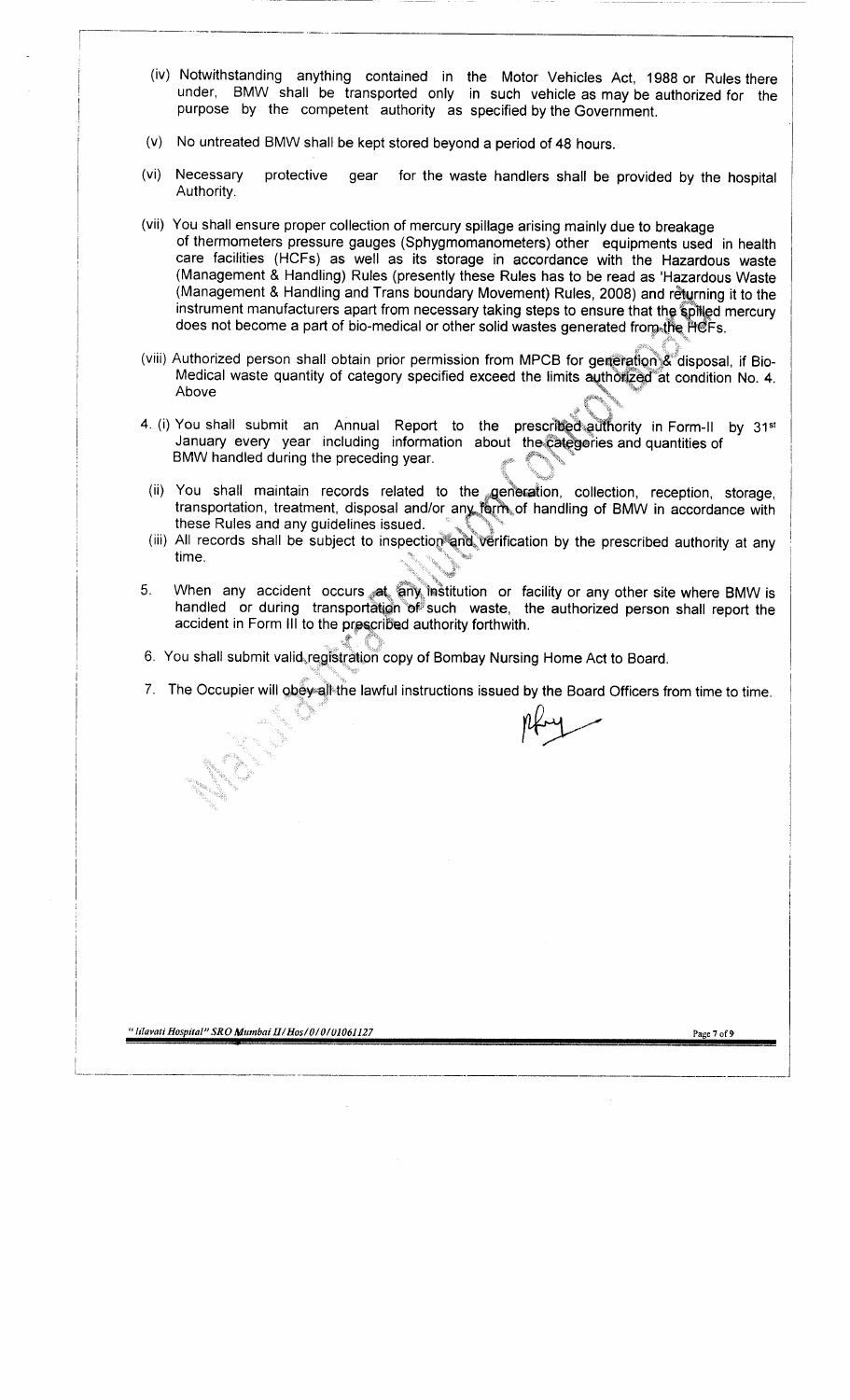#### **Schedule- V**

#### **General Conditions**

- 1) The applicant shall provide facility for collection of environmental samples and samples of trade and sewage effluents, air emissions and hazardous waste to the Board staff at the terminal or designated points and shall pay to the Board for the services rendered in this behalf.
- 2) Industry should monitor effluent quality, stack emissions and ambient air quality monthly / quarterly.
- 3) The applicant shall provide ports in the chimney/(s) and facilities such as ladder, platform etc. for monitoring the air emissions and the same shall be open for inspection to  $\zeta$  and for use of the Board's Staff. The chimney(s) vents attached to various sources of emission shall be designated by numbers such as S-l, S-2, etc. and these shall be painted/ displayed to facilitate identification.
- 4) Whenever due to any accident or other unforeseen act or even, such emissions occur or is apprehended to occur in excess of standards laid down, such information shall be forthwith Reported to Board, concerned Police Station, office of Directorate of Health Services, Department of Explosives, Inspectorate of Factories and Local Body. In case of failure of pollution control equipments, the production process connected to it shall be stopped.
- 5) The applicant shall provide an alternate electric power source sufficient to operate all pollution control facilities installed to maintain compliance with the terms and conditions of the consent. In the absence, the applicant shall stop, reduce or otherwise, control production to abide by terms and conditions of this consent.
- 6) The firm shall submit to this office, the  $30<sup>th</sup>$  day of September every year, the Environmental Statement Report for the financial year ending 31st March in the prescribed Form-V as per the provisions of rule 14 of the Environment (Protection) (Second Amendment) Rules, 1992.
- 7) The industry shall recycle/reprocess/reuse/jfecover Hazardous Waste as per the provision contain in the HW (MH&TM) Rules 2008, which can be recycled /processed /reused /recovered and only waste which has to be incinerated shall go to incineration and waste which can be used for land filjiag and cannot be recycled/reprocessed etc should go for that purpose, in order to reduce load'oa incineration and landfill site/environment.
- 8) The industry should comply with the Hazardous Waste (M, H & TM) Rules, 2008 and submit the Annual Returns as per Rule 5(6) & 22(2) of Hazardous Waste (M, H & TM) Rules, 2008 for the preceding year April to March in Form-IV by  $30<sup>th</sup>$  June of every year.
- 9) An inspection book shall be opened and made available to the Board's officers during their visit to the applicant.
- 10) The applicant shall obtain Consent to Operate from Maharashtra Pollution Control Board before actual commencement of the Unit/ Activity (in case of Consent to establish).
- 11) The applicant shall make an application for renewal of the consent at least 60 days before the date of the expiry of the consent (in case of Renewal of consent).
- 12) Industry shall strictly comply with the Water (P&CP) Act, 1974, Air (P&CP) Act, 1981 and Environmental Protection Act, 1986 and industry specific standard under EP Rules 1986 which are available on MPCB website (www.mpcb.gov.in).
- 13) The industry shall constitute an Environmental cell with qualified staff/personnel/agency to see the day to day compliance of consent condition towards Environment Protection.
- 14) Separate drainage system shall be provided for collection of trade and sewage effluents. Terminal manholes shall be provided at the end of the collection system with arrangement for measuring the flow. No effluent shall be admitted in the pipes/sewers downstream of the terminal manholes. No effluent shall find its way other than in designed and provided collection system.

*" lilavati Hospital" SRO Mumbai H/Hos/0/0/01061127*